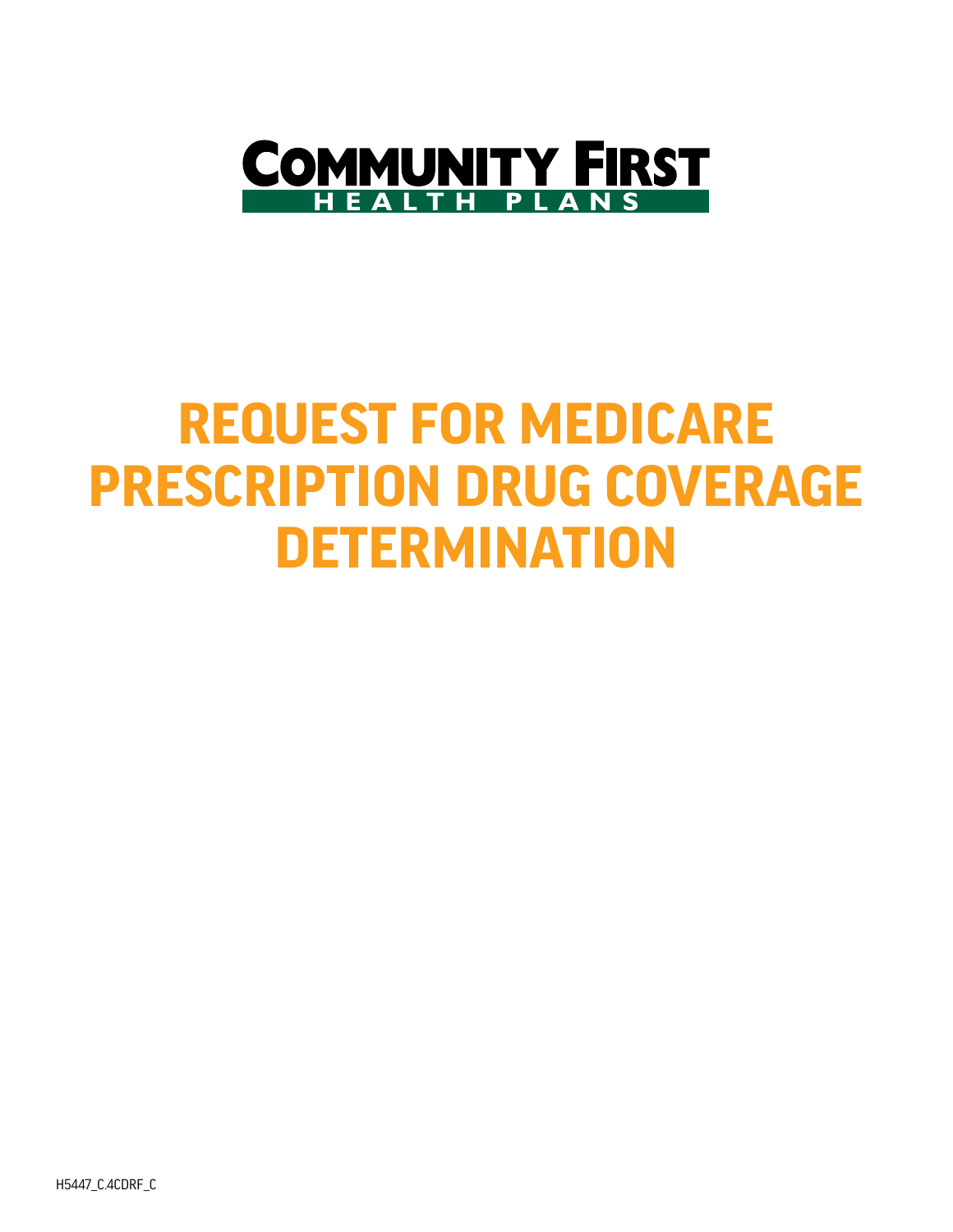#### REQUEST FOR MEDICARE PRESCRIPTION DRUG COVERAGE DETERMINATION

This form may be sent to us by mail or fax:

| Address:                | Fax Number:    |
|-------------------------|----------------|
| PO Box 1039             |                |
| Appleton, WI 54912-1039 | 1-855-668-8552 |

You may also ask us for a coverage determination by phone at 1-833-434-2347 (TTY: 1-800-390- 1175) or through our website at www.cfhp.com .

**Who May Make a Request:** Your prescriber may ask us for a coverage determination on your behalf. If you want another individual (such as a family member or friend) to make a request for you, that individual must be your representative. Contact us to learn how to name a representative.

#### **Enrollee's Information**

| <b>Enrollee's Name</b>    |                        | Date of Birth |
|---------------------------|------------------------|---------------|
| <b>Enrollee's Address</b> |                        |               |
| City                      | <b>State</b>           | Zip Code      |
| Phone                     | Enrollee's Member ID # |               |

#### **Complete the following section ONLY if the person making this request is not the enrollee or prescriber:**

| Requestor's Name                     |              |          |
|--------------------------------------|--------------|----------|
| Requestor's Relationship to Enrollee |              |          |
| Address                              |              |          |
| City                                 | <b>State</b> | Zip Code |
| Phone                                |              |          |

#### **Representation documentation for requests made by someone other than enrollee or the enrollee's prescriber:**

**Attach documentation showing the authority to represent the enrollee (a completed Authorization of Representation Form CMS-1696 or a written equivalent). For more information on appointing a representative, contact your plan or 1-800-Medicare.**

**Name of prescription drug you are requesting** (if known, include strength and quantity requested per month):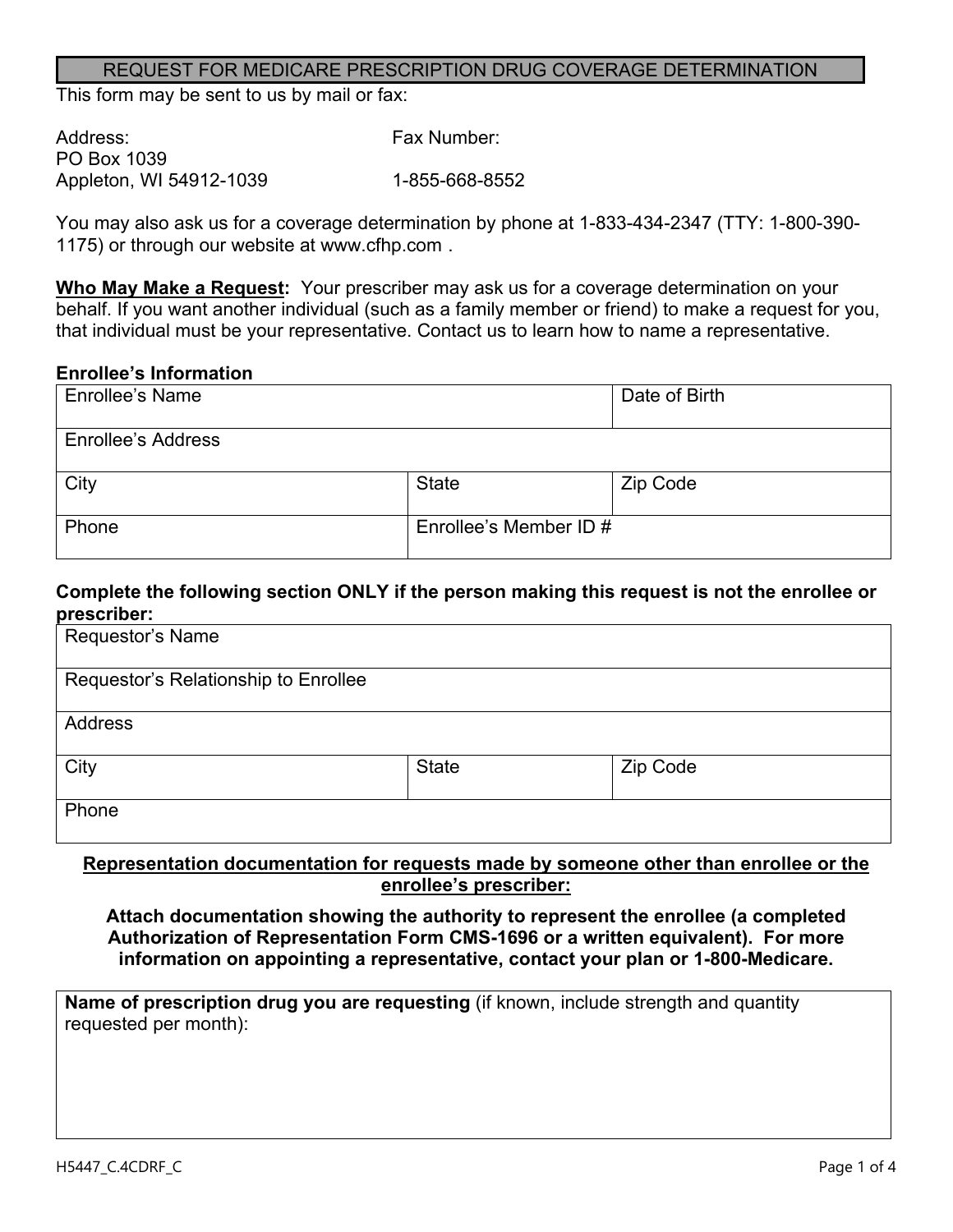#### **Type of Coverage Determination Request**

☐ I need a drug that is not on the plan's list of covered drugs (formulary exception).*\**

 $\Box$  I have been using a drug that was previously included on the plan's list of covered drugs, but is being removed or was removed from this list during the plan year (formulary exception).*\**

 $\Box$  I request prior authorization for the drug my prescriber has prescribed.\*

 $\Box$  I request an exception to the requirement that I try another drug before I get the drug my prescriber prescribed (formulary exception).\*

 $\Box$  I request an exception to the plan's limit on the number of pills (quantity limit) I can receive so that I can get the number of pills my prescriber prescribed (formulary exception).\*

 $\Box$  My drug plan charges a higher copayment for the drug my prescriber prescribed than it charges for another drug that treats my condition, and I want to pay the lower copayment (tiering exception).*\**

 $\Box$  I have been using a drug that was previously included on a lower copayment tier, but is being moved to or was moved to a higher copayment tier (tiering exception).*\**

 $\Box$  My drug plan charged me a higher copayment for a drug than it should have.

 $\Box$  I want to be reimbursed for a covered prescription drug that I paid for out of pocket.

**\*NOTE: If you are asking for a formulary or tiering exception, your prescriber MUST provide a statement supporting your request. Requests that are subject to prior authorization (or any other utilization management requirement), may require supporting information. Your prescriber may use the attached "Supporting Information for an Exception Request or Prior Authorization" to support your request.**

Additional information we should consider *(attach any supporting documents)*:

### **Important Note: Expedited Decisions**

If you or your prescriber believe that waiting 72 hours for a standard decision could seriously harm your life, health, or ability to regain maximum function, you can ask for an expedited (fast) decision. If your prescriber indicates that waiting 72 hours could seriously harm your health, we will automatically give you a decision within 24 hours. If you do not obtain your prescriber's support for an expedited request, we will decide if your case requires a fast decision. You cannot request an expedited coverage determination if you are asking us to pay you back for a drug you already received.

# ☐**CHECK THIS BOX IF YOU BELIEVE YOU NEED A DECISION WITHIN 24 HOURS (if you have a supporting statement from your prescriber, attach it to this request).**

| <sup>∣</sup> Signature: |                                                                                                                                                                                                                                   | Date: |
|-------------------------|-----------------------------------------------------------------------------------------------------------------------------------------------------------------------------------------------------------------------------------|-------|
|                         |                                                                                                                                                                                                                                   |       |
|                         | $\bullet$ and the contract of the contract of the contract of the contract of the contract of the contract of the contract of the contract of the contract of the contract of the contract of the contract of the contract of the |       |

# **Supporting Information for an Exception Request or Prior Authorization**

FORMULARY and TIERING EXCEPTION requests cannot be processed without a prescriber's supporting statement. PRIOR AUTHORIZATION requests may require supporting information.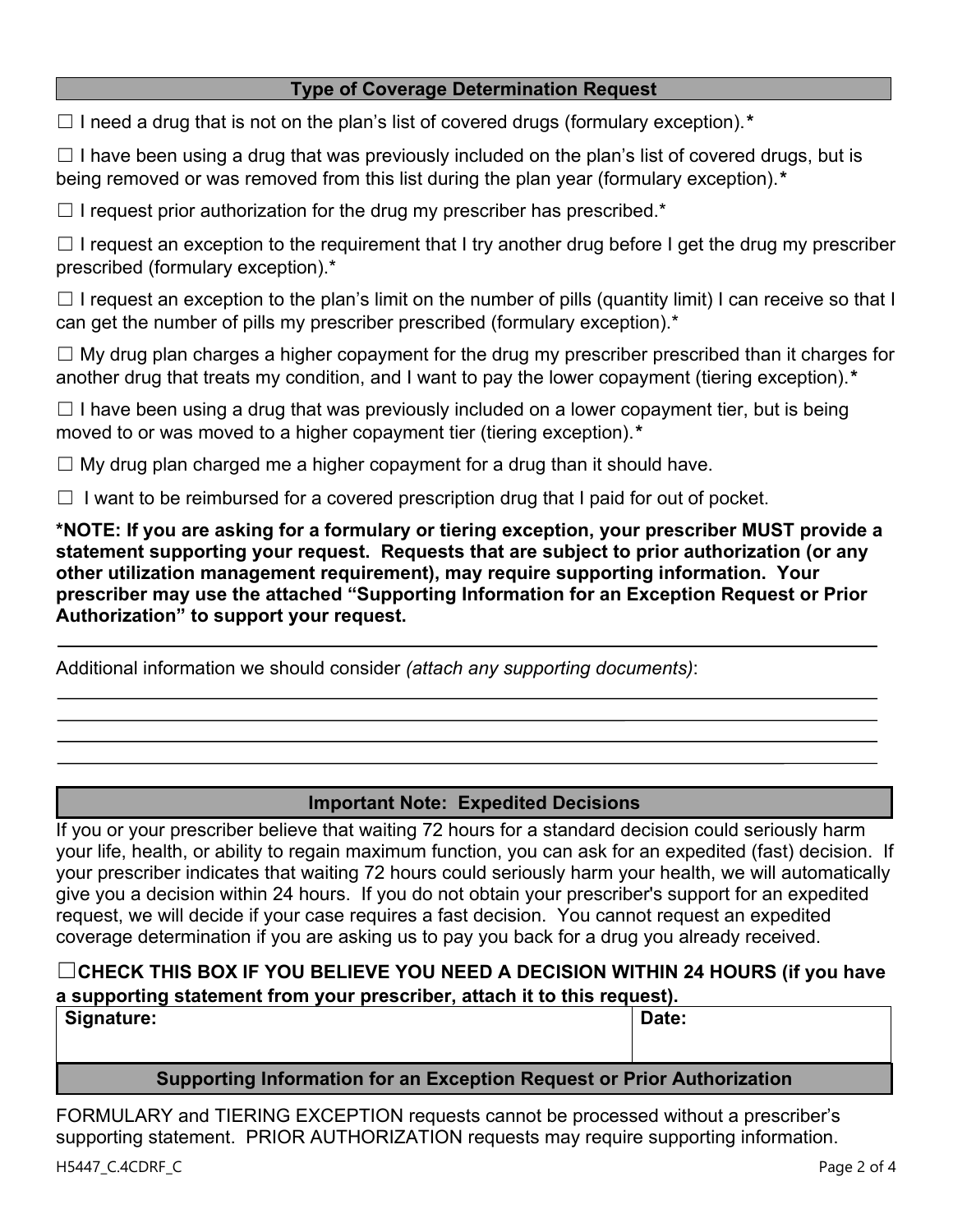# ☐**REQUEST FOR EXPEDITED REVIEW: By checking this box and signing below, I certify that applying the 72 hour standard review timeframe may seriously jeopardize the life or health of the enrollee or the enrollee's ability to regain maximum function.**

| <b>Prescriber's Information</b>                                                                                                                                                                                                                                                                         |  |                 |                                       |  |                                                                                                   |                      |              |
|---------------------------------------------------------------------------------------------------------------------------------------------------------------------------------------------------------------------------------------------------------------------------------------------------------|--|-----------------|---------------------------------------|--|---------------------------------------------------------------------------------------------------|----------------------|--------------|
| Name                                                                                                                                                                                                                                                                                                    |  |                 |                                       |  |                                                                                                   |                      |              |
| <b>Address</b>                                                                                                                                                                                                                                                                                          |  |                 |                                       |  |                                                                                                   |                      |              |
| City                                                                                                                                                                                                                                                                                                    |  | <b>State</b>    |                                       |  | Zip Code                                                                                          |                      |              |
| <b>Office Phone</b>                                                                                                                                                                                                                                                                                     |  |                 | Fax                                   |  |                                                                                                   |                      |              |
| Prescriber's Signature                                                                                                                                                                                                                                                                                  |  |                 |                                       |  | Date                                                                                              |                      |              |
| <b>Diagnosis and Medical Information</b>                                                                                                                                                                                                                                                                |  |                 |                                       |  |                                                                                                   |                      |              |
| Medication:                                                                                                                                                                                                                                                                                             |  |                 | Strength and Route of Administration: |  |                                                                                                   | Frequency:           |              |
| Date Started:<br>□ NEW START                                                                                                                                                                                                                                                                            |  |                 | <b>Expected Length of Therapy:</b>    |  |                                                                                                   | Quantity per 30 days |              |
| Height/Weight:                                                                                                                                                                                                                                                                                          |  | Drug Allergies: |                                       |  |                                                                                                   |                      |              |
| drug and corresponding ICD-10 codes.<br>(If the condition being treated with the requested drug is a symptom e.g. anorexia, weight loss, shortness of<br>breath, chest pain, nausea, etc., provide the diagnosis causing the symptom(s) if known)<br>ICD-10 Code(s)<br><b>Other RELAVENT DIAGNOSES:</b> |  |                 |                                       |  |                                                                                                   |                      |              |
| <b>DRUG HISTORY:</b> (for treatment of the condition(s) requiring the requested drug)                                                                                                                                                                                                                   |  |                 |                                       |  |                                                                                                   |                      |              |
| <b>DRUGS TRIED</b><br>(if quantity limit is an issue, list unit<br>dose/total daily dose tried)                                                                                                                                                                                                         |  |                 |                                       |  | DATES of Drug Trials   RESULTS of previous drug trials<br><b>FAILURE vs INTOLERANCE (explain)</b> |                      |              |
|                                                                                                                                                                                                                                                                                                         |  |                 |                                       |  |                                                                                                   |                      |              |
| What is the enrollee's current drug regimen for the condition(s) requiring the requested drug?                                                                                                                                                                                                          |  |                 |                                       |  |                                                                                                   |                      |              |
|                                                                                                                                                                                                                                                                                                         |  |                 |                                       |  |                                                                                                   |                      |              |
| <b>DRUG SAFETY</b>                                                                                                                                                                                                                                                                                      |  |                 |                                       |  |                                                                                                   |                      |              |
| $\square$ NO<br>□ YES<br>Any FDA NOTED CONTRAINDICATIONS to the requested drug?<br>Any concern for a DRUG INTERACTION with the addition of the requested drug to the enrollee's current                                                                                                                 |  |                 |                                       |  |                                                                                                   |                      |              |
| drug regimen?                                                                                                                                                                                                                                                                                           |  |                 |                                       |  |                                                                                                   | $\square$ YES        | $\square$ NO |
|                                                                                                                                                                                                                                                                                                         |  |                 |                                       |  |                                                                                                   |                      |              |